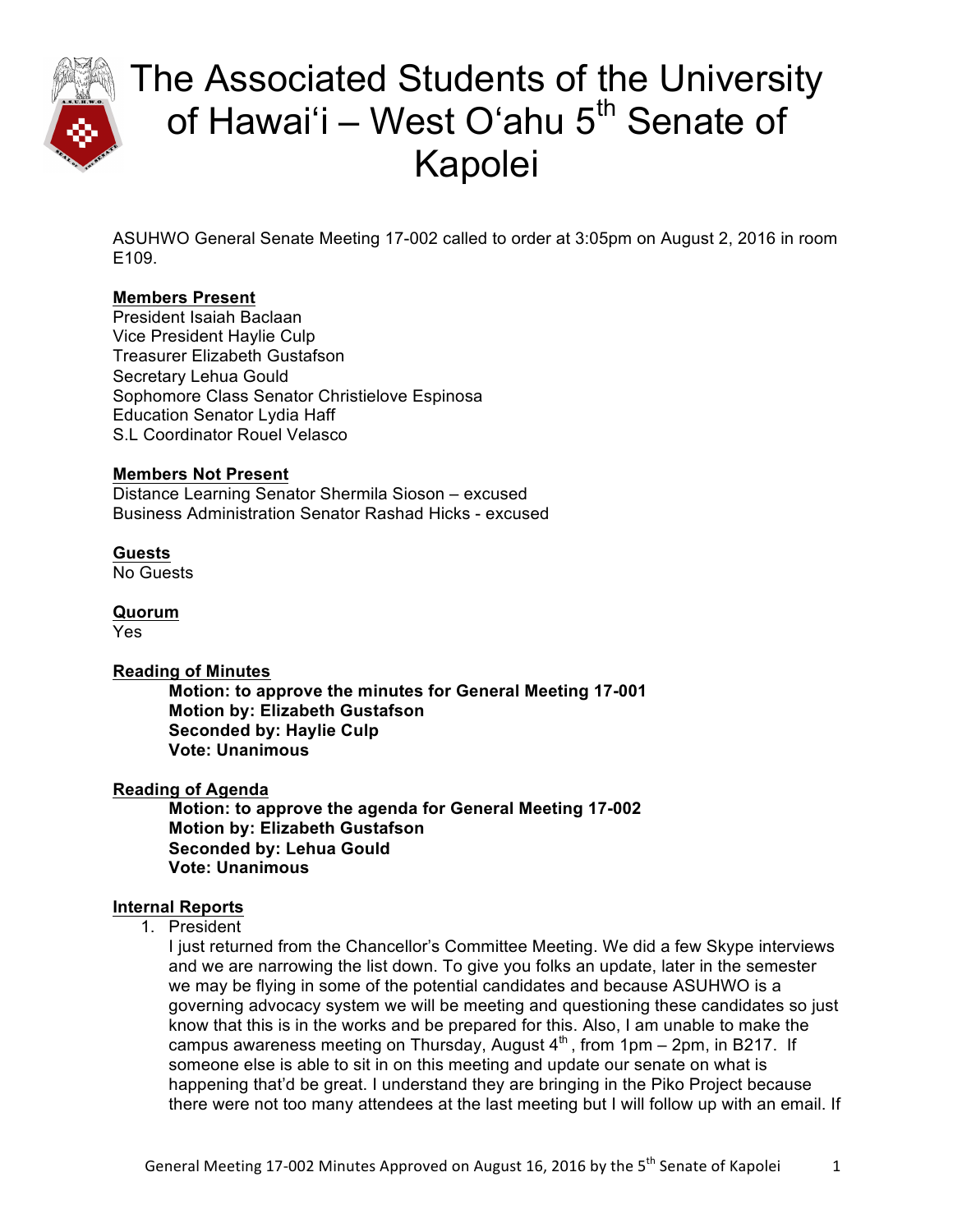

no one is able to make the meeting, I will inform the hosts and ask for meeting minutes. I have also met with Kiren Polk, the executive director of the Kapolei Chamber of Commerce. They are working on future bills that will aim to create jobs in the Kapolei area and that will benefit our students, as they will be able to work in Kapolei instead of having to go elsewhere. I would like to bring this to the senate and discuss the possibility of going to one of their presentations and learning this process as we will be doing advocacy work training later in the semester to prepare for the Legislative session coming in January. Also, I had followed up with Judy Oliveira and Kevin Nishida, thanking them for coming and visiting us during our training. I am trying to set up a panel with Judy, Kevin, and Jeffery, the VCAA, as I know we were unable to ask them all of our questions during training. I am still in the process of scheduling this but we are shooting to have this panel in September to discuss their roles as Vice Chancellors.

2. Vice President

Something I was looking at that we might want to explore in hosting or facilitating for our students is to offer the President's Volunteer Service Award. The award is given to a student who completes more than 250 hours of service. Once a person reaches 4,000 hours of service, they are eligible for the Lifetime President's Volunteerism Award, which goes to show that you are active in your community and it looks great on resumes. We have sort of already started that with our service-learning program where students are required to complete 40 hours of service learning. If we were the authorizing agency to do it, we would need to electronically confirm that a student completed the required hours. If they are turning in a service learning form, teachers probably would have already signed off on it, making it very easy for us to simply ask for a copy of that form. It is \$6 for us to confirm that the student completed his or her hours but it does not need to be paid until the student has completed his or her 250 hours. We do not have many students participating in the service-learning program at this time, but this award would be great to offer in order to help those students enhance their resumes and may interest other students to get involved on campus. I will continue researching this award as this may be something someone will want to take on as a personal senator initiative or we all as a senate initiative. I think it would be awesome for us to promote professional development and community service.

#### 3. Treasurer

No New Reports.

#### 4. Secretary

No New Reports.

#### 5. Advisors

a. Student Life Coordinator

In regards to our Overnight Retreat, I am hoping that the issues we've discussed can be focused on and worked on throughout the semester and that we recognize the retreat as not a one time event but rather an ongoing exercise and we really follow through with the things we've discussed and spoke passionately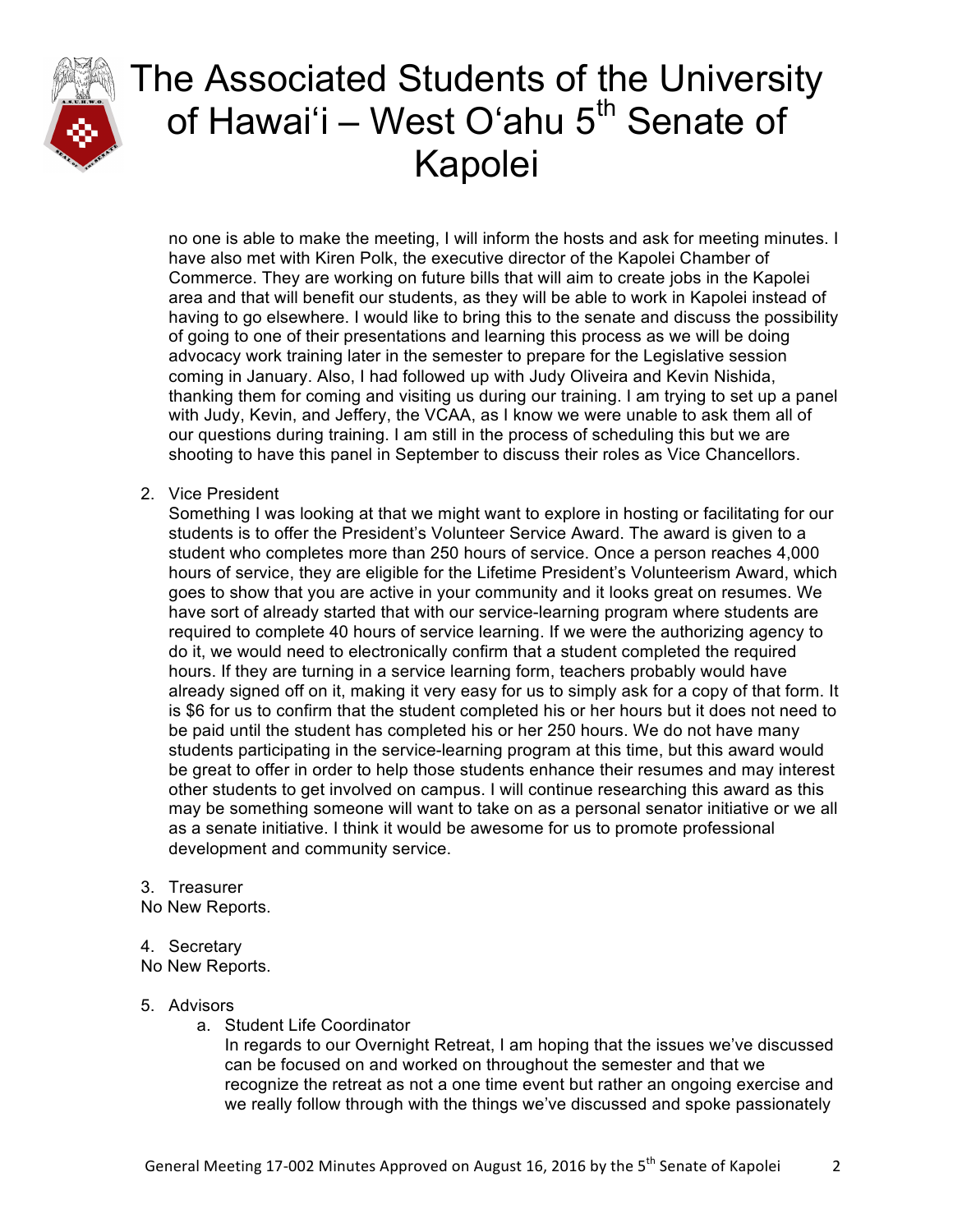

about. So just a reminder that we need to continue to revisit the issues we discussed that evening. Also, in regards to the learning objectives we discussed, my commitment is to check-in with you folks at least every other month and have an open and honest discussion about your individual progress and if you need to change or modify your learning objective goals as this is a matter of what you'd like to take away as part of your experience as being part of student government. Being a part of student government is three fold: 1) it allows you to recognize your power as students 2) it allows you to identify a product, meaning, what you want to give or bring to your fellow students 3) allows you to learn about yourself after participating in the process and allows you to learn about how well you work within a group. These are referred to as the three P's: Power, Product, Process.

Differing from that, some additional information is that the whole Student Affairs is going through reorganization. Intramurals will fall within Student Life, as across universities there is a direct relationship with Student Life and intramurals. For the past year the person who has been coordinating intramurals has been facilitating the discussions for our Campus Committees but because of this reorganization, I will be overseeing all committees. Ryan will still be heading these committees but I will be much more in the loop in knowing what's going on. With that said, changes will be coming and the senate should be able to be given much more information concerning these Campus Committees.

- 6. Standing Committee Reports
	- a. Budget and Finance No New Reports.
	- b. Activities No New Reports.
	- c. Legislative No New Reports.
- 7. Senators Report
	- a. Sophomore Class

I am looking into constructing the large Connect 4 game we discussed at our retreat, but I was concerned about where we would store the game. I have already created a Google Doc. with questions to ask the students while they're playing the game. The questions will be on the large playing pieces. I will share the document with the senate to allow you all to review the questions already there and to add questions you feel would be appropriate as well.

b. Education Division I went to an ESSA conference, which is a new education forum being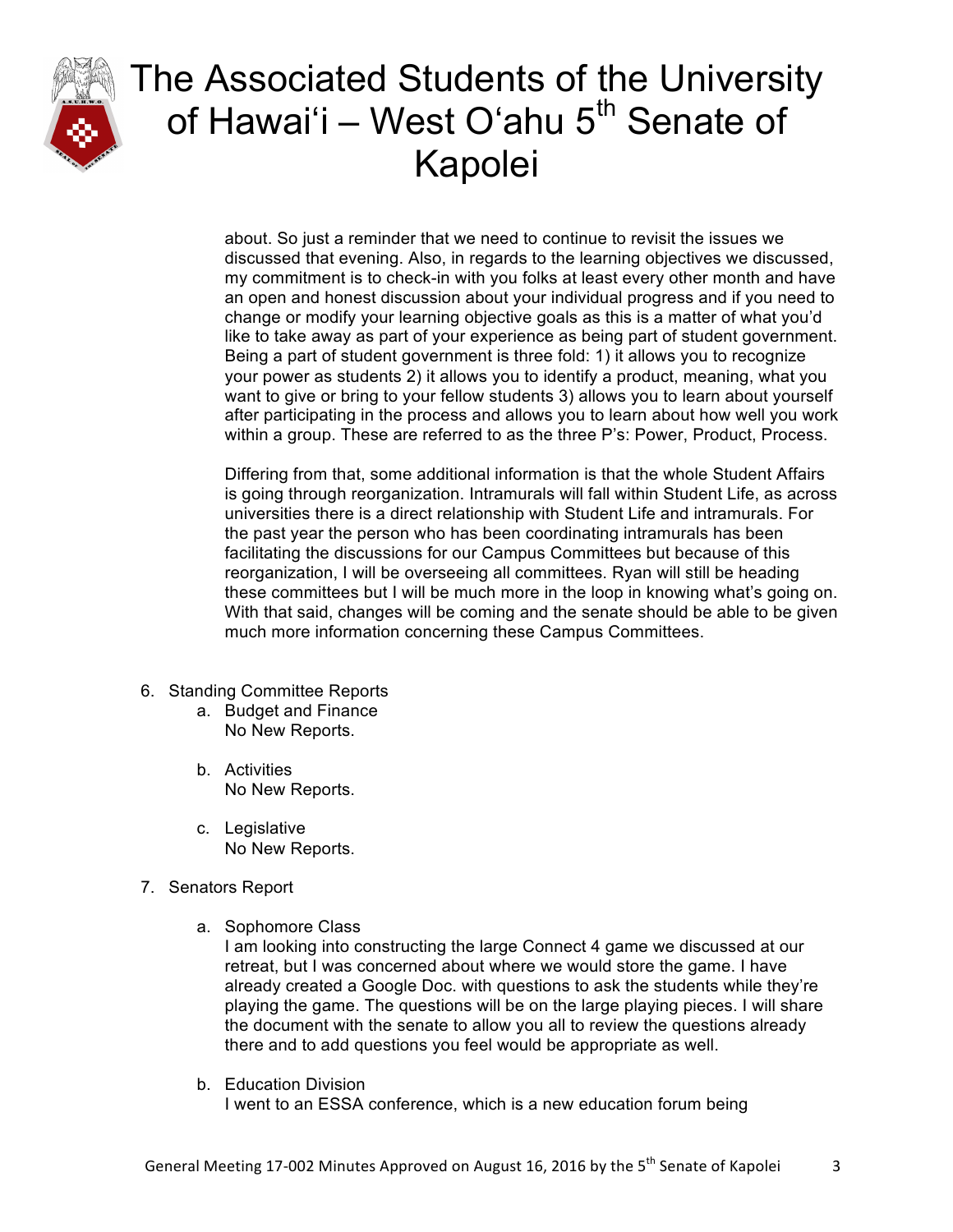

implemented by the government and the State of Hawaiʻi will need to decide on a plan so the governor has a team of people going around and speaking with different people in different towns, trying to get opinions about what they should do to implement it. Within the next semester, I would like more students to be involved in it as it does affect their professional careers. They HYPE chair went and asked the organizer, Darrel Gerreira, what he is doing to include future educators in the conversation and he said that we can set up an event for them to come and speak to the education students.

#### 8. Caucus Ambassadors Report

We currently do not have a Caucus Ambassador, but we have heard nothing new from the Caucus. Rouel has been asked for names of an ambassador or representative who will be attending Caucus meetings. He will send Isaiah's name in the interim and another senate member who is available to attend. We are hoping to create a plan to identify and appoint a Caucus Ambassador as soon as possible.

#### 9. Campus Committee Report

- a. Communications Committee No New Reports.
- b. Transportation Committee No New Reports.
- c. Technology Committee No New Reports.
- d. Health Committee No New Reports.
- e. Strategic Planning Committee
- f. Chancellor's Search Committee We've narrowed down the candidates so far and we may need to host the chosen candidate that is flown in, give them a tour of the campus, and ASUHWO will be one of the groups that will question the candidate. We will essentially need to prepare questions for this meeting but we can discuss those details at a more appropriate time.

#### **Unfinished Business**

1. ASUHWO Training Retreat Recap

We'd like to take some time to recap what was discussed during our overnight retreat, as we do not want to neglect these discussions and ideas, as we want to continue working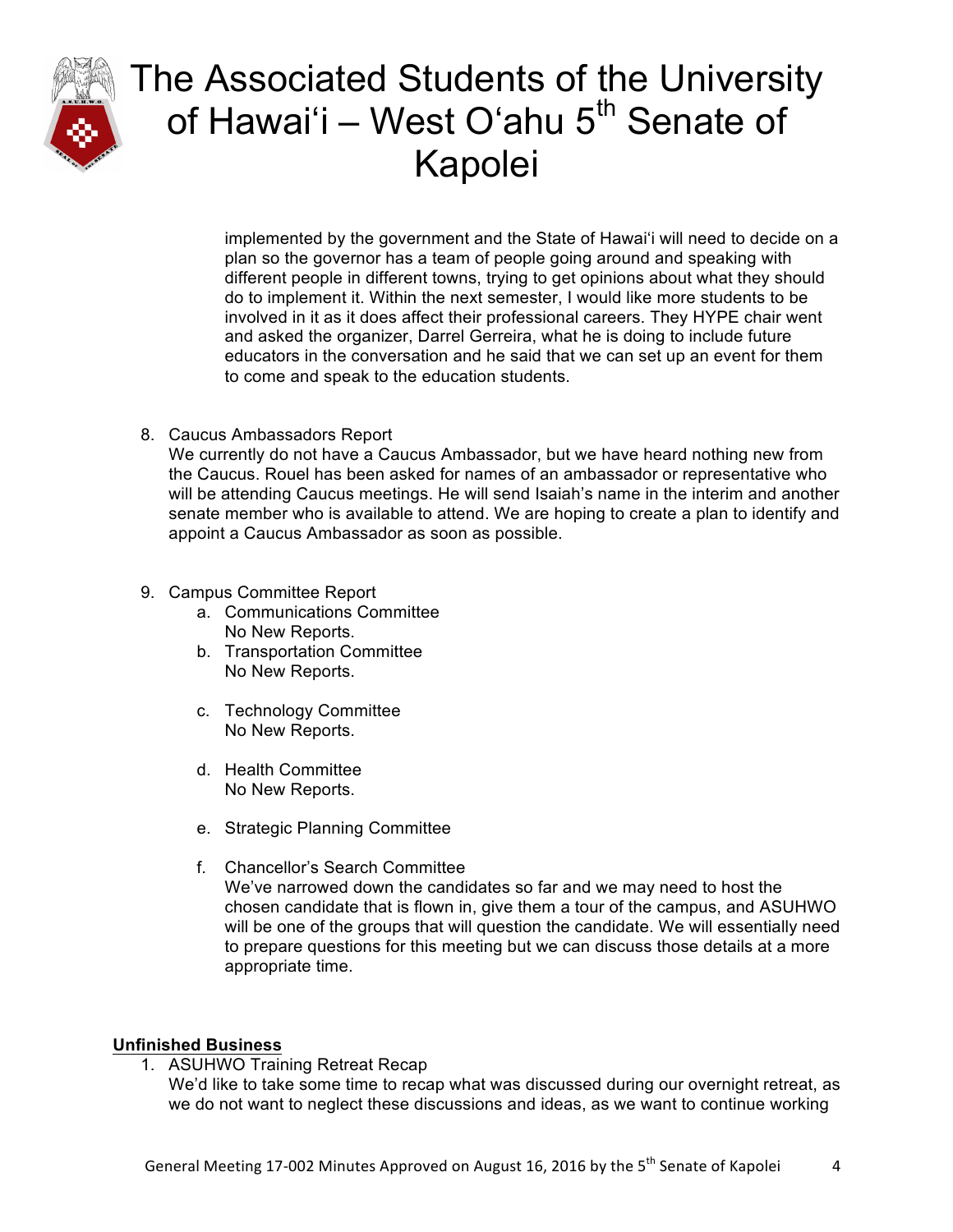

towards solving issues and reaching goals that were brought up during the retreat. Let's each give individual reports regarding a segment of the retreat that was most memorable or influential to us and how we hope to implement that teaching throughout the school year.

Christielove: I found the ethics portion of the training to be most memorable and important to remember throughout the school year and recognizing each others' colors as that will help us better work with students and each other in order to better the campus. These are two things from the retreat that I'd really like us to keep in mind throughout the semester.

Isaiah: I'd like us to remember communication, advocacy, and vision. Communication, as it is highly important for us as a senate and to keep a good relationship with our students. Advocacy, making sure that we advocate for UHWO students, not just campus wide but also community based and later in the year, legislatively, making sure we're active in professions that utilize what we are learning, and hopefully, what we will be taking away from being a part of ASUHWO. Vision, where we want to end this year, where we want to spend it, and preparing the next senate to take over.

Haylie: Really focusing on leadership development because I think we have a really unique role on campus and we have a really unique opportunity because there are not a lot of campuses that heavily regard student voices. Therefore, we're looking into how do we put our best self forward so that we can advocate for the students but among professionals that we will be working with. So just looking for more leadership development, not only for us, but for our students as well.

Lizzy: I'd like for us to work on developing a sense of community with our students and building that type of connection in which they know who we are, not only in a leadership aspect, but knowing that we're people they can come and talk to.

Lehua: The retreat was a really good way for us as a senate to come together and learn together and learn more or lesson the same level, about the same things, at the same time, so that we were all put on the same page. And while we should be concentrating on the entire student body and advocating for their needs, it is important for us to strengthen our group or senate for this is the best way that we can work towards helping a broader community. I felt that this retreat was a great introduction of new senate members to the old senate.

Lydia: I thought that the True Colors activity was really useful. We will be having our education club officer meeting next week and I was hoping to bring this same activity to the meeting. The significance behind the training for me was that we have a lot of students coming to us and complaining about different issues and obstacles that arise that prevent them from graduating. Before, I could only offer my sympathy, but now, I am able to visualize methods to deal with those issues.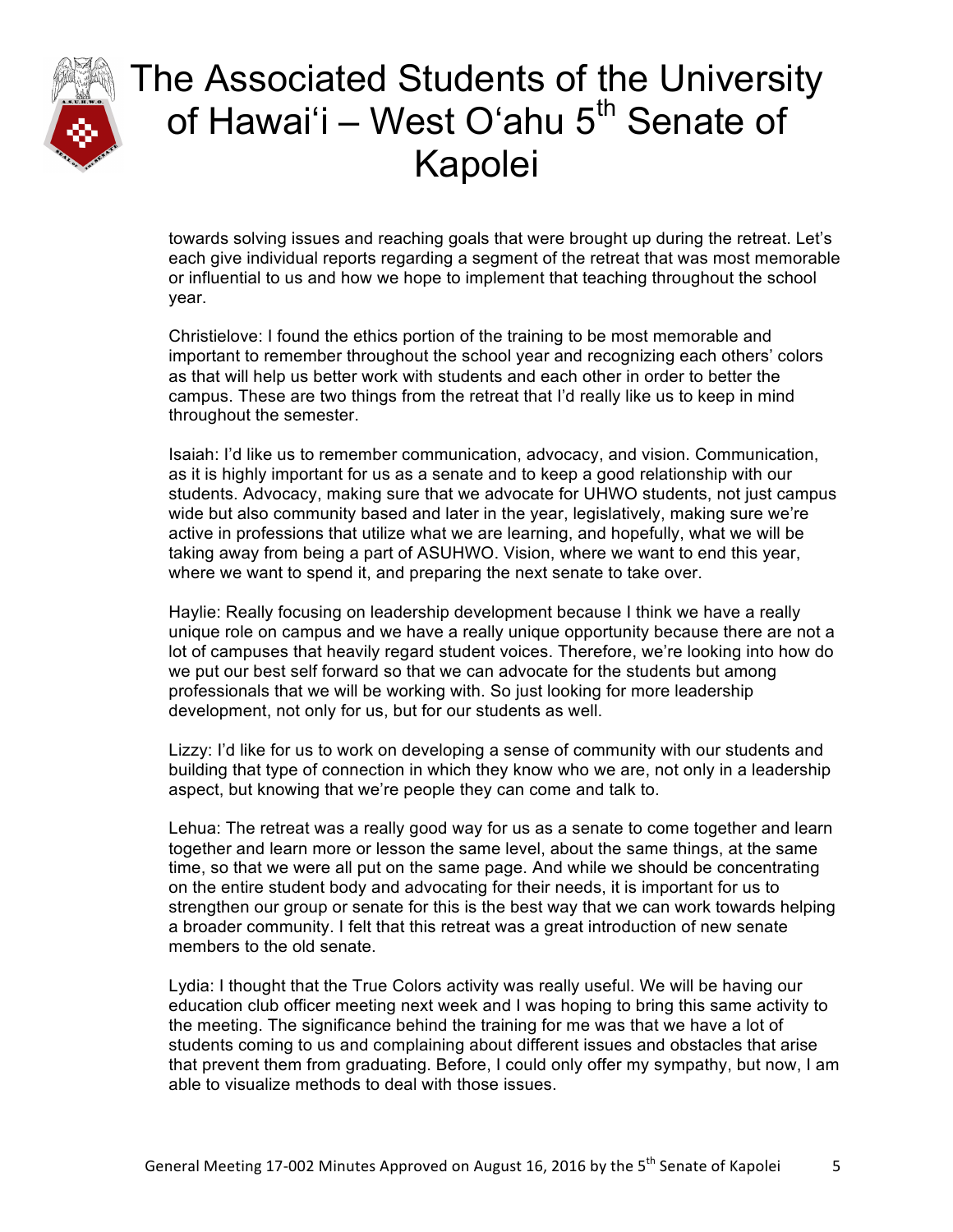

Rouel: My responsibility is to help you all recognize the power that you have as students and as a collective whole by constantly reminding you of the three P's we discussed earlier.

#### **New Business**

1. How to Sign Out Bills and Resolutions

We now have an updated Bills and Resolutions binder that will be kept in our office. You will only sign out bills and resolutions that have been approved by the senate and have been processed. If you do create a bill and it is codified, it is your responsibility to print it and put it in the binder. We want to use this new system to keep track of our Bills and Resolutions so that we can provide these documents to the senate following us.

If a bill is or is not passed, if the senate votes on it, it needs to be codified regardless as it now becomes a standing document.

#### 2. Office Hours

In our bylaws, it is required that we fulfill our office hours. It has been required of each senate member to be available for four hours of each week to serve his or her office hours. It is essential that we designate office hours for each senate member as these hours will be published on our website and on our office door so our constituents will know when each of us is available. Additionally, you'll need to sign in and out when you're in the office or those hours will not count. Also, I was looking through old signin/sign-out sheets used by pass senates and the system is rather confusing. Therefore, we are working on formulating a more efficient system where each person has his or her own individual sign-in/sign-out sheet. It may be beneficial to wait until the first week of school before we all designate our hours so that we have time to feel out our classes and see what they will require. All four hours do not need to be served on one day.

#### 3. Absent/Late Policy

If you are unable to make a meeting, event, or ASUHWO function, the common protocol is to contact the President (Isaiah), Vice President (Haylie), Advisor (Rouel), and Secretary (Lehua) so that we are all made aware and we can excuse you from that meeting, event, or ASUHWO function. Our current policy reads that two unexcused absences are grounds for immediate termination. We do not want this to be the case for anyone so it is essential for you to let all parties know ahead of time that you will not be present. You'll need to assign a proxy who you will allow to give your report and vote on your behalf either according to your personal vote or allowing them to vote in whichever way they please.

#### 4. Welcome Week Bill

At our retreat, we discussed passing out shell leis during welcome week and agreed that if this one to be done, a special order bill needed to be brought to the senate today. Because this did not happen, we will not be able to follow through with the lei idea. Alternatively, we do have leftover Henna, SWAG, and other materials from past events that we can use for Welcome Week for free. The Activities Committee will need to meet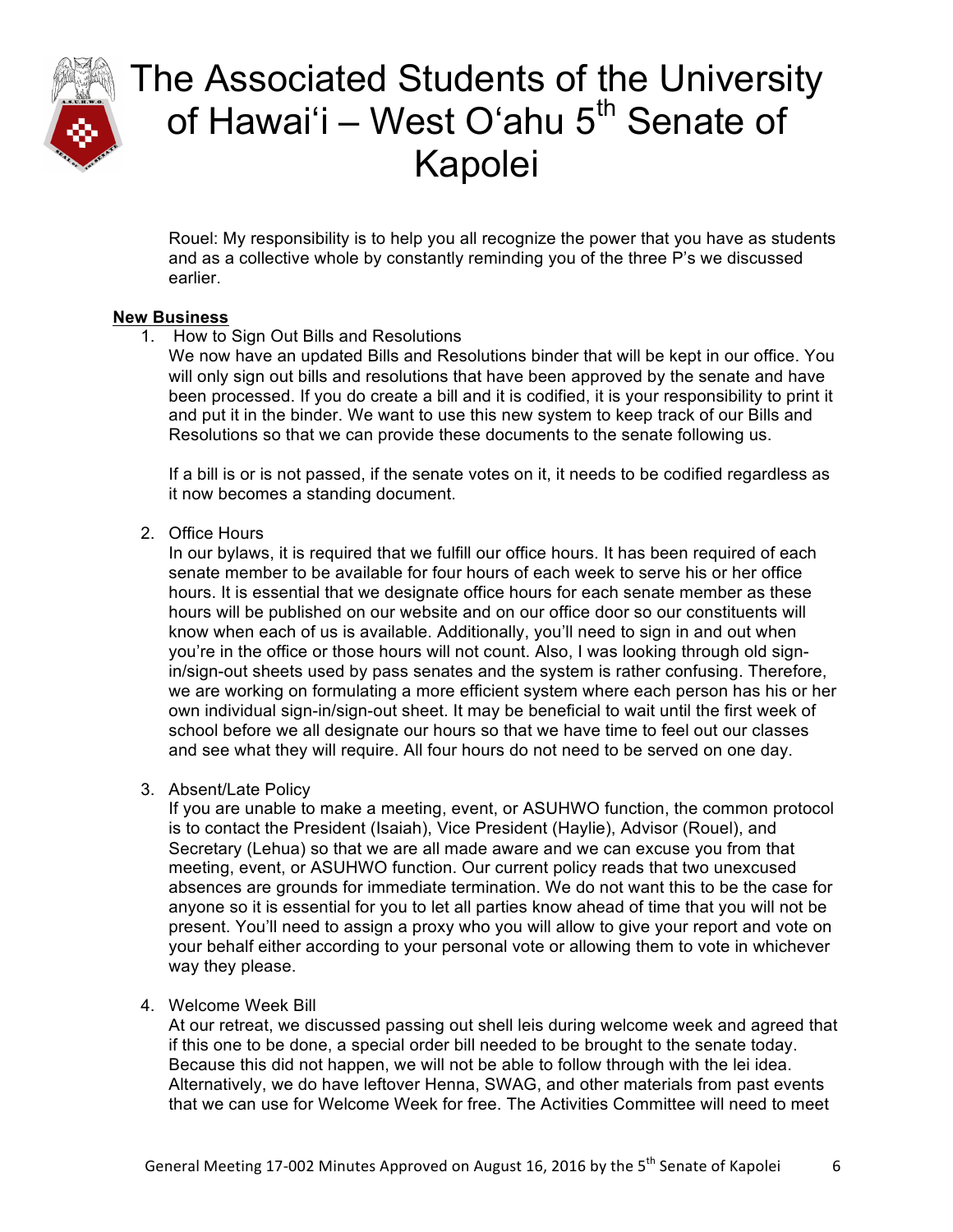

to solidify ASUHWO's role in Welcome Week.

### 5. Punua Days

Rouel sent out a few informative emails to describe different opportunities for ASUHWO involvement in Punua Days. We will be conducting a workshop entitled #WhichHillary#NeverTrump: tired of politics? Get back to the roots of political advocacy by learning about student advocacy and how to get involved with your student government ASUHWO. That leaves things very broad, meaning we can do just about anything within this workshop unless we'd like to be more topic specific.

We all agree that the workshop should focus on ASUHWO. We are hoping to make this an interactive presentation, without the use of a PowerPoint, so that we are not just talking at the students the entire time.

The workshop will be taking place on Friday, August  $12<sup>th</sup>$  during the breakout session from 10:30am – 10:55am. But please stick around afterwards from 12pm – 2pm as we will be tabling in the courtyard and this could be an opportunity for us to recruit senators.

The Activities Committee is looking to meet next week Tuesday at the same meeting time 3pm – 5pm or we will send out a Doodle Poll to determine when everyone is available.

### **Announcements and Open Forum**

- 1. In all classrooms there are still ASUHWO signage from the previous school year that needs to be taken down and updated.
- 2. I sent out an email to all of our CSOs including ASUHWO regarding our CSO meet and greet that will take place on August  $8<sup>th</sup>$  from 3pm – 5pm in C225, giving our CSOs the opportunity to meet, discuss potential opportunities for collaboration, and understanding the allocation of student fees on campus. This is important for you folks to know in case you are questioned about student fees.
- 3. Save the date for our two-day club rush on September  $7<sup>th</sup>$  and  $8<sup>th</sup>$ .

**Meeting Adjournment at 4:02pm Motioned by: Elizabeth Gustafson Seconded by: Christielove Espinosa**